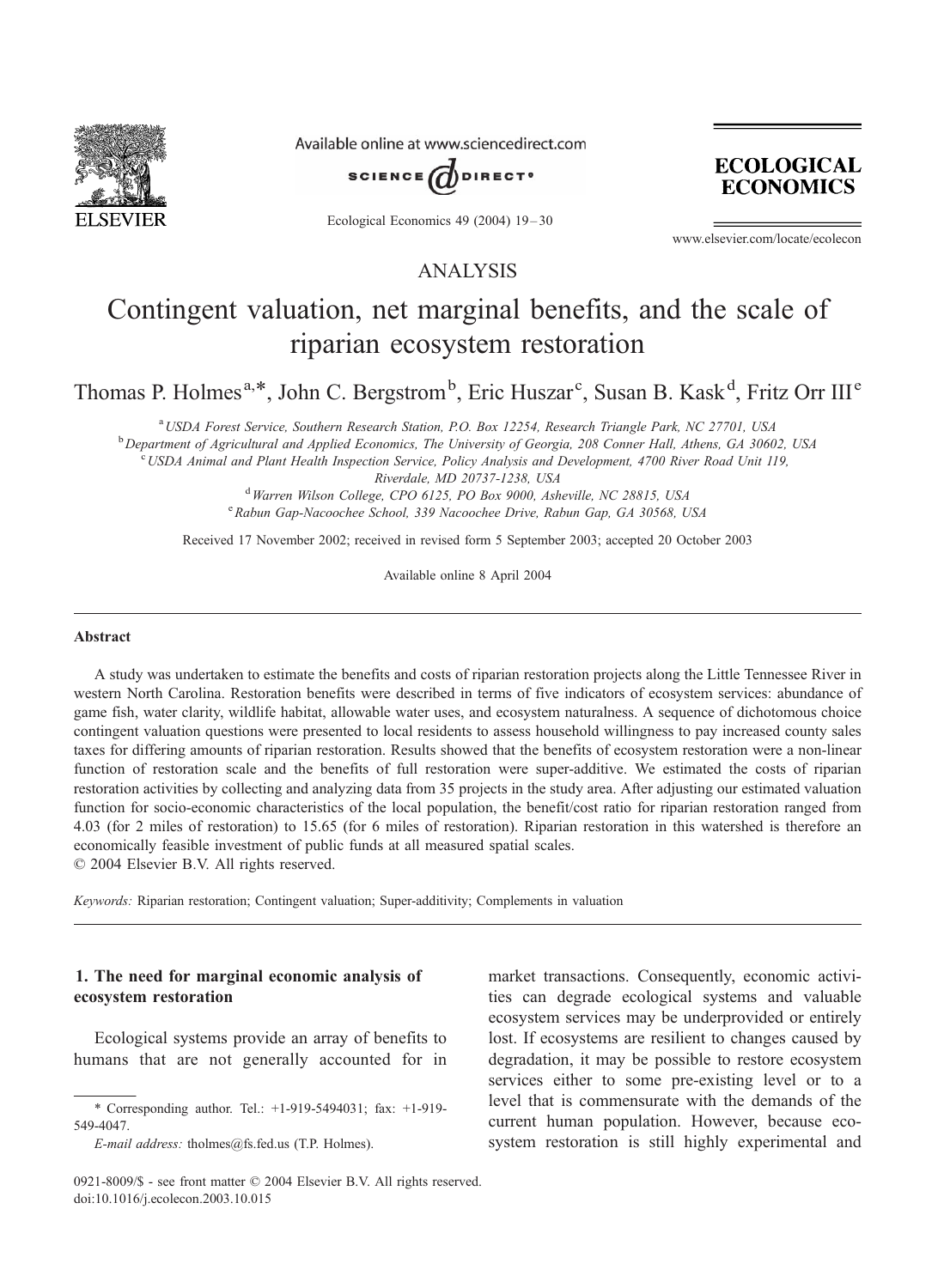can be quite costly to implement, it is not immediately obvious which ecosystems deserve priority for restoration or, once specific ecosystems are chosen for restoration projects, just how far restoration activities should proceed.

During the past decade, the federal government has become increasingly concerned with protecting ecosystem integrity and federal funds have been provided for ecosystem restoration activities. Although policy decisions might be made on the basis of non-economic as well as economic criteria, analysis of the benefits and costs of restoration projects provides policy makers with information by which they can gauge the efficiency of public investments. The costing of restoration activities is conceptually straightforward, although the acquisition and analysis of such data is complicated by its relative scarcity. On the benefits side of the ledger, multiple human services are provided by riparian ecosystems, and the value of many services can only be measured using non-market valuation methods.

The existence of multiple, interconnected, nonmarket ecological services presents significant challenges to researchers seeking unbiased estimates of ecosystem values [\(Turner et al. 2002\).](#page-11-0) Microeconomic analysis of the net benefits associated with marginal changes in ecosystem services, from a clearly defined baseline to a new condition resulting from the imposition of a policy, provides a conceptual foundation for empirical analysis [\(Balmford](#page-11-0) et al. 2002). However, ecosystem services are intrinsically connected and conventional valuation methods might produce piecemeal, incomplete estimates of the benefits of restoration [\(Bockstael et al.](#page-11-0) 2000).

The objectives of this study were to develop and test a general methodology for valuing the restoration of a set of ecosystem services and to compare the economic benefit of riparian ecosystem restoration with its cost. Based on detailed conversations with stream ecologists and local citizens, a set of relevant ecosystem services associated with riparian restoration was identified. During these conversations, it became apparent that the scale of restoration could be used as a summary measure for the provision of ecosystem services. That is, because the overall biological condition of a river basin is negatively linked to the degree of human influence

[\(Karr and Chu 1999\),](#page-11-0) the scale of restoration activities that mitigate human impacts provides a convenient meta-indicator that can be linked with the supply of ecosystem services. A contingent valuation survey was developed to estimate the benefits associated with the provision of different levels of ecosystem services, and data provided by the US Natural Resources Conservation Service were used to analyze the cost of restoration projects in the study watershed. This process allowed us to compare the costs and benefits of watershed restoration at different spatial scales.

#### 2. History of the Little Tennessee River ecosystem

In this paper, we conduct a benefit –cost analysis of restoration activities along the Little Tennessee River (hereafter LTR) located in the southern Appalachian Mountains. The Little Tennessee River (LTR) originates in Rabun County, GA; it flows north into North Carolina before terminating at Fontana Dam, just south of the Great Smoky Mountains. The LTR basin contains about 100,000 ha of mountainous terrain of which 49% is part of the Nantahala National Forest, 37% is in privately held forest, and the remainder (14%) is developed.

Historically, the LTR watershed was within the homeland of the Cherokee Nation. After European settlement, the region supported logging, agriculture and mining industries. During the late 1940s, the Tennessee Valley Authority began to address the sediment loads in the LTR and grasses were planted on steep slopes to reduce soil erosion. Subsequently, land use shifted as farmers began increasing livestock production and many farmers cleared their land toward the riverbank to maximize output.

Most recently, tourism, recreation and the draw of living in an aesthetically pleasing environment has led to rapid population growth and an increase in the number of people who visit the area. In the last 20 years, the population in Macon County, NC (our study area), has doubled, leading to concerns about the future health of the watershed and the ecosystem services the watershed provides.

The majority (51%) of land within the watershed is privately owned and private land use decisions have had a major impact on ecosystem structure and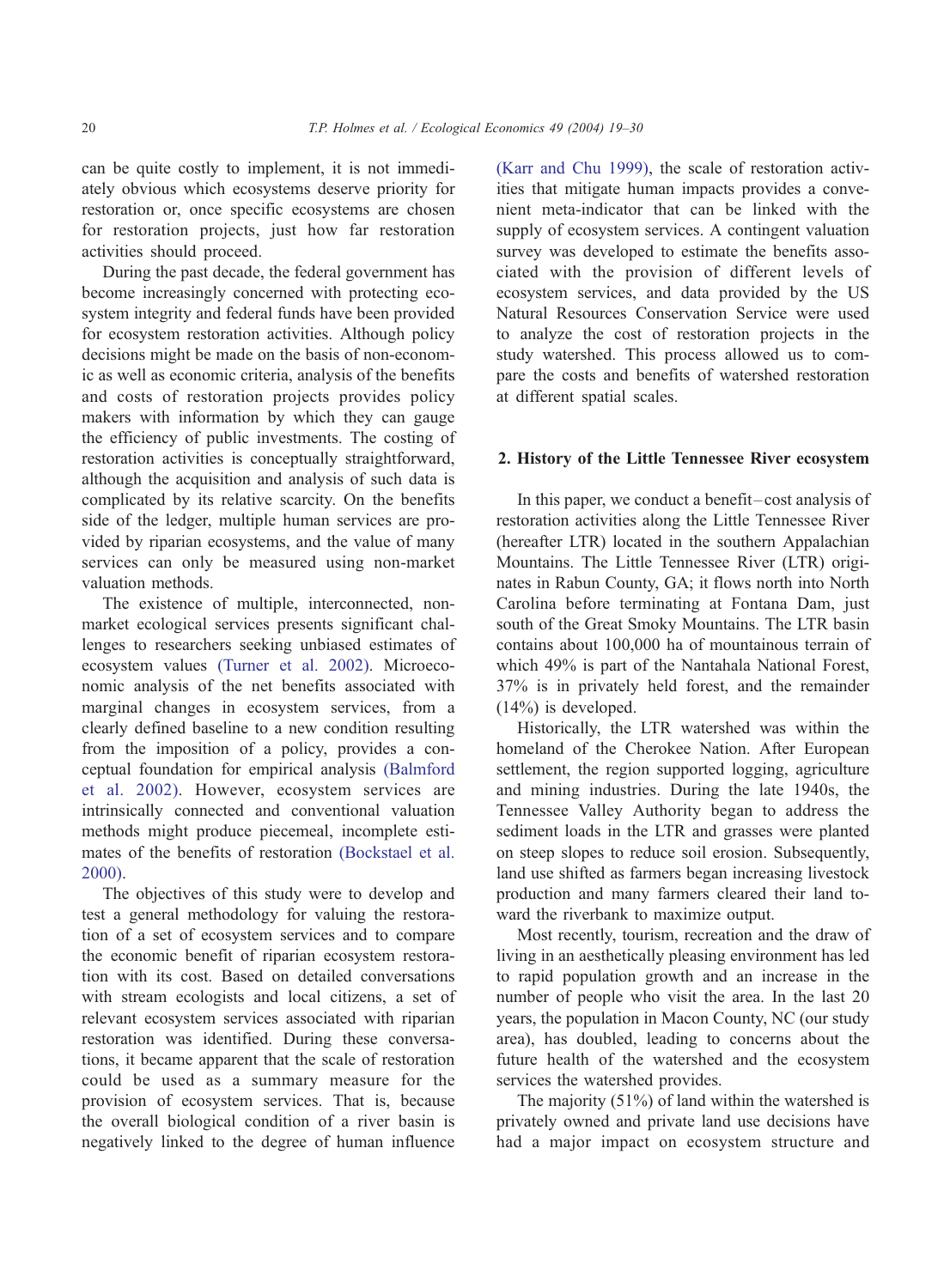function [\(Wear and Bolstad 1998\).](#page-11-0) Non-point pollution from agricultural activities (such as watering cattle in streams) and development (housing and commercial development along streams and creeks) threaten the ecological integrity of the watershed. Economic activities have introduced increased levels of sediment, nutrients, fecal coliform bacteria, toxic chemicals, oil, grease, and road salt into the river system.

# 3. Prior riparian restoration activities and costs in the LTR watershed

A restoration program for the LTR watershed was initiated in 1995 and 59 projects had been completed by 2001. A total of 54 projects have set aside 45,118 ft, or 8.5 miles, of riparian buffer. This activity consists of planting trees and grasses to stabilize the riverbank. On 14 projects, fences were installed to prohibit livestock from entering the river. And on five projects, alternative water systems were developed for watering livestock.

Only 35 of the riparian buffer projects had sufficient cost data available to estimate project costs.<sup>1</sup> We estimated that riparian buffers without fencing cost, on average, \$0.98/ft (based on data from 29 projects). With fencing, average costs were \$3.13/ft (based on data from 6 projects).

Another restoration activity in the LTR watershed involved rebuilding eroding stream banks with revetments. Revetments consist of large tree branches or logs that are anchored to the stream bank with cables. Of the 54 projects, 45 landowners restored 15,321 ft (or 2.90 miles) of stream bank using revetments; 34 landowners used trees from their own property and the other projects brought in trees from off-site. Revetments are typically quite costly to construct. The average cost of revetments where on-site trees were available for construction was \$15.50/ft. If on-site trees were not available, the average cost of revetments was \$20.33/ft.

To permit comparison of the costs and benefits of restoration, it was necessary to make some assumptions about the typical mix of restoration activities to construct a representative scenario. Based on documented restoration data, it was assumed that, for every mile of riparian buffer that is established, 0.34 miles of revetment is installed (2.9 miles of revetment/8.5 miles of buffer). Using a weighted average cost estimate (on-site trees and without on-site trees) of \$16.37/ft for constructing revetments, this translates into \$5.56 per ''representative'' foot of restoration (\$16.37\*0.34). Next, it was assumed that fencing is installed for 46% of the length of riparian buffers (46% of the total length of riparian buffers was fenced in our project data). The average cost of establishing a riparian buffer in a ''representative'' restoration would then be \$2.06/ft. The average cost per foot establishing a representative mix of restoration activities would be \$7.62/ft (calculated as the sum  $$5.56 + $2.06$ ).

Cost sharing is provided through the Natural Resources Conservation Service to landowners desiring to create riparian buffers (with or without fencing) or install revetments on their land. The NRCS program funds 75% of the cost while the landowners must provide the other 25%. If landowners contribute their own trees to a revetment project, then their cost share falls to 10% of that project. The private benefit to landowners who decide to enter into a project with the NRCS can be presumed to equal or exceed the dollar amount of their cost share agreement. Under the cost-share program, then, landowners must pay 25% of the cost, or \$1.91/ft in our example. Thus, the public benefits must equal or exceed 75% of the cost, or \$5.72/ft, for public investment in a representative mix of restoration activities to be economically feasible.

The upper LTR watershed is approximately 20 miles in length. Although approximately 8.5 miles along the river have received restoration treatments, many segments along the river still need to be restored. In consultation with local experts, it was determined that restoration of 6 additional miles of river would constitute complete restoration (not all stretches of the river require restoration).

### 4. Issues in the valuation of freshwater ecosystems

Economic valuation of ecosystems is complicated  $\frac{1}{1}$  All costs and benefits are standardized to the year 2000. by the fact that ecosystems are characterized by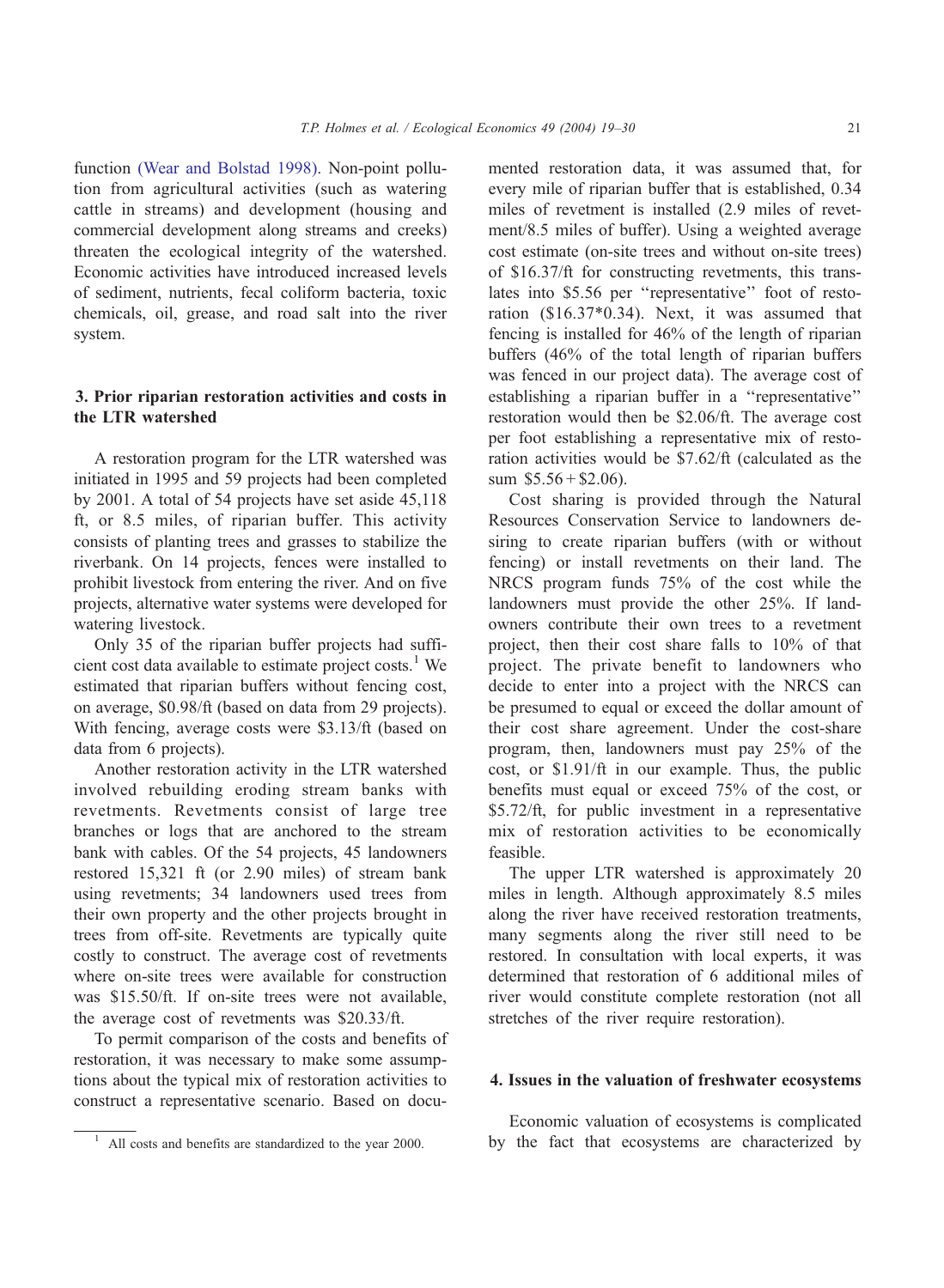multiple, interdependent services that possibly exhibit complex dynamics and discontinuous change around critical thresholds [\(Limburg et al. 2002\).](#page-11-0) Faced with this complexity, marginal economic valuation of ecosystems has typically proceeded via simplification. In a review of published research on the valuation of freshwater ecosystems from 1971 to 1997 (30 studies), [Wilson and Carpenter](#page-11-0) (1999) found that most studies focused on a specific indicator of water quality such as water clarity or the frequency of noxious algal blooms. While these studies have made important contributions by demonstrating that freshwater ecosystems have economic value, particularly non-use value, they only provide partial benefit estimates because they are based on an incomplete list of potentially valuable services.

[Turner \(1999\)](#page-11-0) defines Total Economic Value (TEV) as the sum of all use and non-use values provided by an ecosystem. $^{2}$  One approach, then, is to obtain values for each of the services provided by ecosystem protection or restoration. Recognizing the multi-dimensional nature of water quality, the US Environmental Protection Agency developed a sixdimensional characterization of the benefits provided by freshwater systems [\(USEPA, 1994\):](#page-11-0) aquatic life support (providing habitat for fish and other aquatic organisms), fish consumption (fish do not pose a human health risk), drinking water supply (water is safe to drink with conventional treatment), primary contact recreation-swimming (no adverse health effects from occasional contact), secondary contact recreation (no adverse health effects from activities such as canoeing), and agricultural use (suitable for irrigation or watering livestock). Using this scheme, states are requested to report the percentage of lakes, rivers and streams that meet five levels of water quality, ranging from ''good, fully supporting'' to

"poor, not attainable" for each of the water quality dimensions.

[Magat et al. \(2000\)](#page-11-0) developed a study for valuing water quality based on a simplified version of the EPA monitoring structure. Using the method of paired comparisons, they found that swimmable water quality accounted for the greatest proportion of overall benefit, followed by quality of the aquatic environment, and finally by fishable water quality. They also noted that people were willing to pay a disproportionately high premium for water quality improvements in areas that they would never use, suggesting that non-use values are an important benefit provided by enhanced water quality.

An alternative, holistic approach to ecosystem valuation was reported by [Loomis et al. \(2000\),](#page-11-0) who used the contingent valuation method to evaluate the benefits of restoring a portion of the Platte River watershed. The approach used in this paper described the current level of provision of four ecosystem services: dilution of wastewater, natural purification of water, erosion control, and habitat for fish and wildlife. Specific mechanisms for restoring ecosystem services were then described, followed by a referendum WTP question asking respondents whether or not they would vote in favor of a specific restoration program. Using estimated water leasing costs and farmland easement costs necessary to implement the program, benefit/cost ratios varied between 1.4:1 and 5.22:1 depending on whether those refusing to be interviewed had a zero value or not.

[Zhongmin et al. \(2003\)](#page-11-0) estimated the benefits and costs of restoring ecosystem services in the Hei River basin in China using a holistic approach to valuation, similar to the method used by [Loomis et](#page-11-0) al. (2000). Five ecosystem services were listed that ecosystem restoration could provide: control soil erosion and reduce sand storms, provide habitat for wildlife, natural purification of water, dilution of wastewater, and limit land salinization. Results of the in-person interviews indicated that over 90 percent of the respondents were willing to pay a positive amount for ecosystem restoration. However, the amount that the general public was willing to pay was found to be substantially less than the estimated costs of restoration.

The decision of whether to value a set of ecosystem services holistically, as is done using the contingent

<sup>2</sup> Use values associated with riverine ecosystems can include benefits arising from in-stream uses (such as fishing, swimming, or boating), withdrawal for drinking water or irrigation, enhanced aesthetics for nearby uses such as picnicking, consumptive activities such as hunting, and non-consumptive activities such as birdwatching. Restoration of riparian ecosystems can also enhance the well-being of the current generation by providing benefits for future generations (bequest values) and from the knowledge that a healthy ecosystem exists (existence value).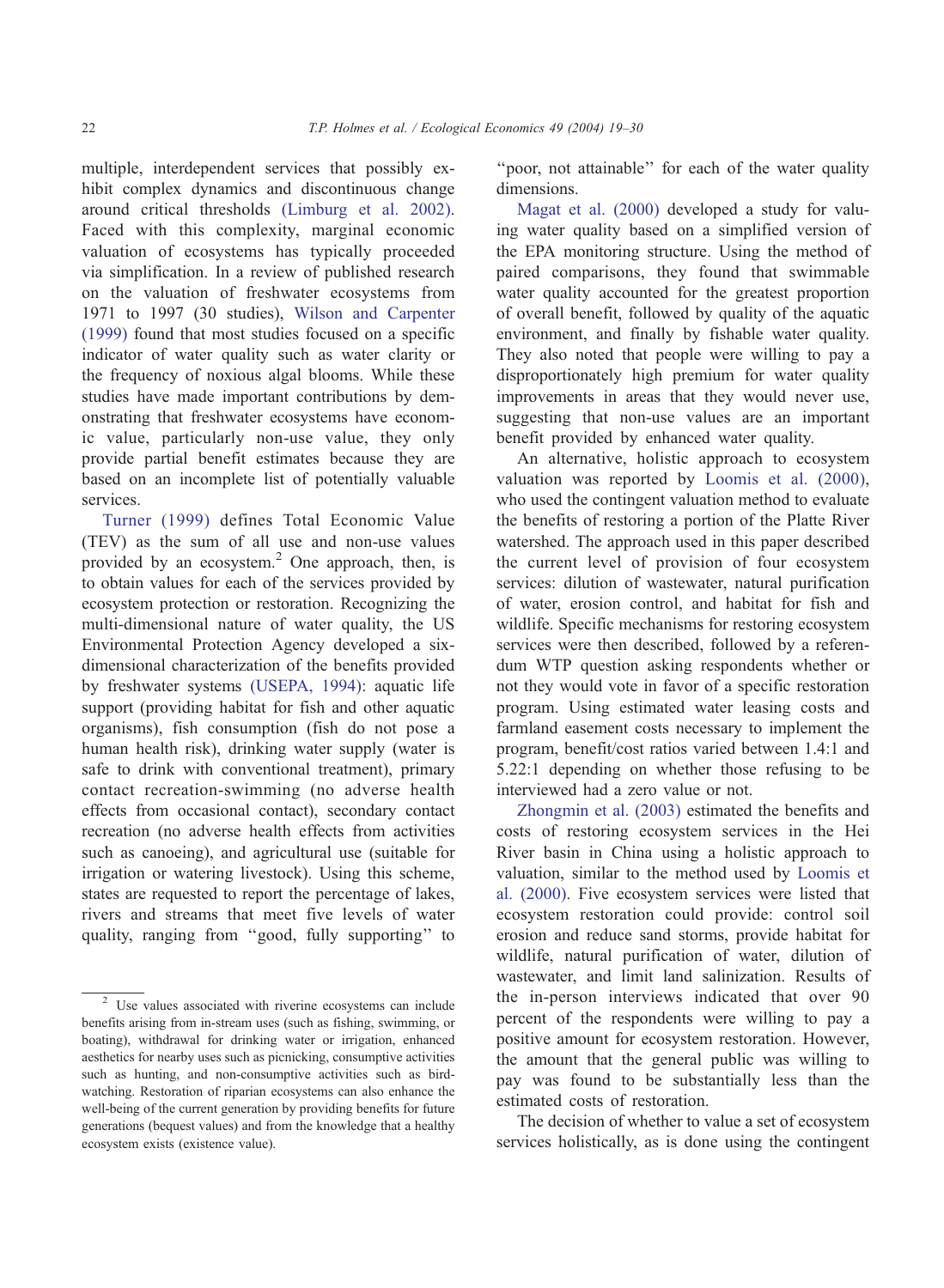valuation method, or whether to focus valuation on trade-offs between specific services using an attributebased stated preference method, depends on the goals of a study. If management actions can differentially affect the provision of individual ecosystem services, then information on value trade-offs between ecosystem services can be estimated using attribute-based methods (e.g., [Holmes and Adamowicz 2003\)](#page-11-0). However, if ecosystem services are highly correlated in production, then contingent valuation is probably more appropriate.<sup>3</sup>

### 5. Ecosystem valuation survey design

[Hoehn et al. \(2003\)](#page-11-0) recognized that the economic value of freshwater ecosystems is derived from the services they provide, and stressed the importance of linking ecosystem science with ecosystem services in conducting stated choice experiments. For our study, conferred with a team of economists conferred with at team of ecologists from the USDA Forest Service Coweeta Hydrologic Laboratory to discuss the set of ecosystem services that have been impacted by land uses in the LTR watershed and the particular restoration activities that were being undertaken to address riparian ecosystem degradation. In these sessions, concern was expressed both about the current agricultural practice of watering cattle in the LTR and its tributaries and about the impact of residential and commercial development along streams in the river basin. Review and input on the relationships between ecosystem services and restoration activities in the LTR watershed were also obtained in focus group sessions with ecologists in the Institute of Ecology at the University of Georgia, and through discussions with the Little Tennessee River Association and members of the Macon County Soil and Water Conservation District.

Based on these conversations, several ecosystem services (and indicator variables for each service) were identified: (1) habitat for fish (abundance of game fish), (2) habitat for wildlife (wildlife habitat in buffer zones), (3) erosion control and water purification (water clarity), (4) recreational uses (allowable water uses), and (5) ecosystem integrity (index of ecosystem naturalness). Generalized categories representing the level of provision of each indicator were assigned to represent low, moderate or high levels of provision of these services. This technique is a modification of the ''good – poor'' categorical scale used by the [USEPA \(1994\),](#page-11-0) and was used to obviate problems associated with characterizing an exact change in ecosystem services that could be expected to obtain from the implementation of specific riparian restoration activities.

Marginal ecosystem values may vary depending on the scale (scope) of ecosystem restoration. If a single restoration project is not effective in enhancing the overall level of ecosystem services, the derived economic benefits will probably be low. In contrast, the value of multiple projects that do in fact enhance the overall provision of ecosystem services may be greater than the sum of the benefits provided by individual projects valued in isolation. That is, if restoration projects are what [Madden](#page-11-0) (1991) calls R-complements, then benefits might be "super-additive".<sup>4</sup>

This perspective is important to recognize because restoration projects are often conducted piecemeal, using the logic that some restoration is better than none, and that it is important to ''start somewhere'' with available funding. However, from an economic perspective, it is possible that, for geographically isolated projects, the costs of restoration exceed the benefits. This result becomes increasingly likely if restoration is expensive and if extensive restoration is required to change the overall level of services provided by an ecosystem.

To test the hypothesis that program scale has an impact on marginal economic benefits, it was necessary to link indicators of ecosystem services with

Attribute-based stated preference methods rely on independent variation in attributes (e.g., ecosystem services) to estimate attribute values. Correlated attributes introduce the statistical problem of multicollinearity. For a discussion of this issue, see [Holmes and Adamowicz \(2003\).](#page-11-0)

<sup>4</sup> A useful discussion of additivity effects and scale (scope) can be found in [Hanemann \(1994\).](#page-11-0) In terms of the economic terminology defining scale effects, variation of the scale of restoration within-subjects is referred to as an internal scale (scope) test.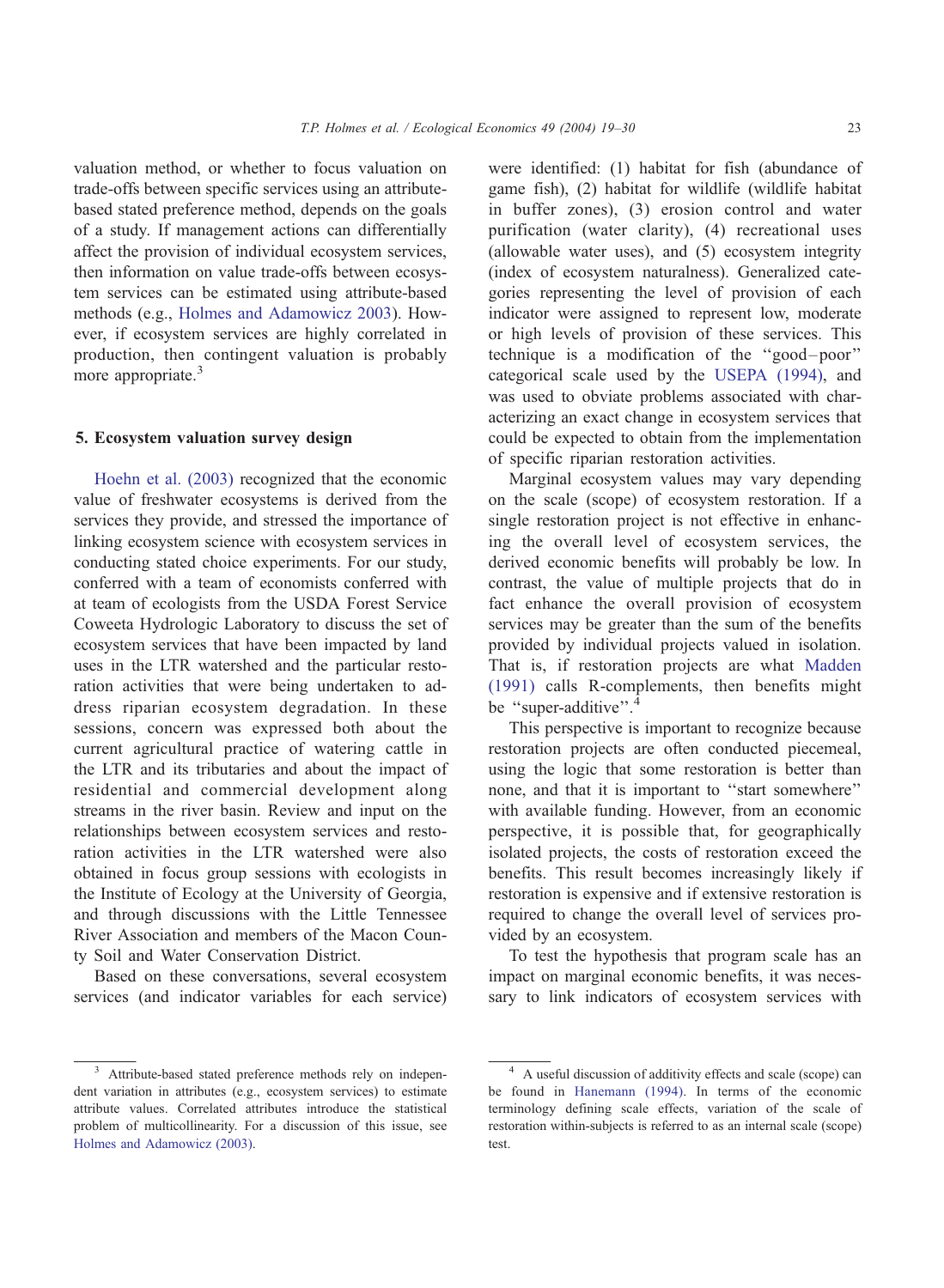| Overview of hypothetical Little Tennessee Kiver riparian restoration programs used in the nerative comingent valuation experiment |                                                                          |                                                                           |                                                                                   |                                                                                 |                                                                                   |
|-----------------------------------------------------------------------------------------------------------------------------------|--------------------------------------------------------------------------|---------------------------------------------------------------------------|-----------------------------------------------------------------------------------|---------------------------------------------------------------------------------|-----------------------------------------------------------------------------------|
|                                                                                                                                   | Current situation                                                        | Program 1                                                                 | Program 2                                                                         | Program 3                                                                       | Program 4                                                                         |
| Indicator of<br>ecosystem<br>service                                                                                              | No small streams<br>protected by $BMPs +$<br>no new river<br>restoration | All small streams<br>protected by $BMPs +$<br>no new river<br>restoration | All small streams<br>protected by $BMPs +$<br>2 miles of new<br>river restoration | All small streams<br>protected by BMPs +<br>4 miles of new river<br>restoration | All small streams<br>protected by $BMPs +$<br>6 miles of new river<br>restoration |
| Game fish                                                                                                                         | Low                                                                      | Low                                                                       | Low                                                                               | Low                                                                             | High                                                                              |
| Water clarity                                                                                                                     | Low                                                                      | Low                                                                       | Moderate                                                                          | Moderate                                                                        | High                                                                              |
| Wildlife habitat<br>in buffer zones                                                                                               | Low                                                                      | Moderate                                                                  | Moderate                                                                          | High                                                                            | High                                                                              |
| Allowable<br>water uses                                                                                                           | Low                                                                      | Moderate                                                                  | Moderate                                                                          | Moderate                                                                        | High                                                                              |
| Index of ecosystem<br>naturalness                                                                                                 | Low                                                                      | Low                                                                       | Moderate                                                                          | High                                                                            | High                                                                              |

| Overview of hypothetical Little Tennessee River riparian restoration programs used in the iterative contingent valuation experiment |  |  |
|-------------------------------------------------------------------------------------------------------------------------------------|--|--|

scale (Table 1). <sup>5</sup> Indicator levels were also provided for the status quo scenario, and for a base program consisting of best management practices at construction sites and along private roads in order to prevent sediment from entering tributaries to the LTR.<sup>6</sup>

Respondents were asked to vote on four different programs. In consultation with local experts, it was determined that complete restoration could be accomplished by installing riparian restoration projects along an additional 6 miles of the riverbank. A base program mandating BMPs along tributaries of the LTR was designated, along with three alternative levels of river restoration (2, 4 and 6 miles of new restoration).

#### 6. A computerized survey instrument

A computerized survey instrument was developed to facilitate communication of information about the sources of riparian ecosystem degradation in the LTR watershed, the various riparian restoration and protection activities that could be implemented to address the problem, and ecosystem services that would be enhanced by the watershed programs. This format allowed us to make extensive use of photographs and diagrams depicting restoration activities. Land use maps were included to depict land use change in the study area, and showed the proximity of economic development to the LTR and its tributaries. Although the use of a computerized instrument may eliminate the potential for bias that is sometimes induced by inperson surveys, it might discriminate against people who are less computer literate, such as older people or people with lower incomes.

The computerized instrument provided us with the opportunity to customize the bidding structure in the iterative referendum voting scenarios. Bid amounts for the 4-mile and 6-mile restoration programs were conditional on the response to the prior referendum question. A YES response to the 2-mile or 4-mile restoration referendum questions led to a higher bid amount for the subsequent program, whereas a NO response led to an identical bid amount for the subsequent program. All respondents were presented with bids for each of the four programs. The initial bids were randomly selected from the amounts \$1, \$5, \$10, \$50 or \$75. Bid amounts for the 6-mile restoration program ranged from \$1 (resulting from a string of prior NO responses) to \$500 (resulting from a string of prior YES responses).

The valuation questions asked the respondent to consider a vote to approve or reject specific man-

<span id="page-5-0"></span>Table 1

The scientific basis for linking ecosystem services with scale of restoration is extremely limited and was therefore based on expert judgment. We let the overall provision of ecosystem services increase in a roughly linear fashion with scale up to 4 miles of restoration. That is, letting "low"=1 point, "medium"=2 points and "high"= 3 points, the marginal change in aggregate ecosystem services is constant up to 4 miles of restoration. However, at 6 miles of restoration, the change in aggregate ecosystem services doubles from the level provided at 4 miles of restoration.

<sup>6</sup> BMPs include activities such as construction of drop structures (e.g., weirs) to minimize soil movement down slopes. BMP activities would be paid for by the private sector.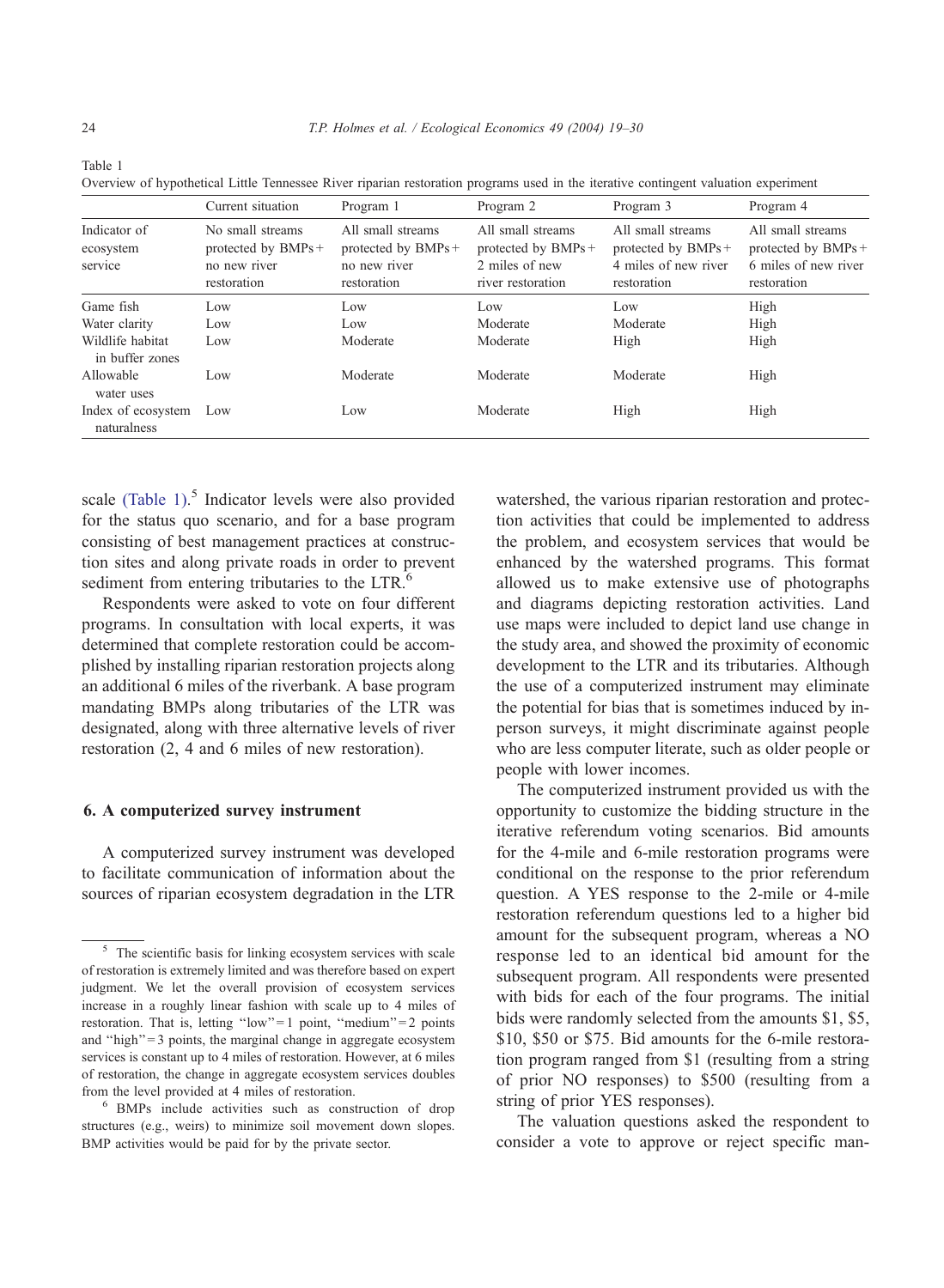| Departed business for mason county, rioral carolina |              |            |             |                   |                  |
|-----------------------------------------------------|--------------|------------|-------------|-------------------|------------------|
| Data source                                         | Median       | Median Age | Males per   | Bachelor's degree | Property along   |
|                                                     | income $(S)$ | (vears)    | 100 females | or higher $(\% )$ | LTR $(\%)$       |
| Sample                                              | 45,000       | 45.2       | $O\angle$   | Z                 | 52               |
| 2000 Census                                         | 28.696       |            | 92.1        | 3.2               | $1.5^{\text{a}}$ |

Descriptive statistics for Macon County, North Carolina

<span id="page-6-0"></span>Table 2

<sup>a</sup> [Based on the estimated number of households within 200 m of the LTR and its major tributaries using aerial photographs available at](#page-11-0) ''terraserver-usa.com'' and data on building density in the LTR Basin (Wear and Bolstad 1998).

agement programs for the Little Tennessee River watershed. The management program would be one of the alternative riparian ecosystem programs shown in [Table 1.](#page-5-0) The scenarios stated that if the respondent agreed to support the program, payment would be collected through an increase in the local (county) sales tax that would be implemented over a 10-year period.<sup>7</sup> It was also stated that a restoration program would be implemented only if a majority of county residents voted in favor of it. Finally, respondents were asked to consider their current expenses before answering the referendum questions.

#### 7. Citizen focus groups and valuation panels

Four focus group sessions were conducted in the study area to facilitate the development of the computerized survey instrument.<sup>8</sup> Two major concerns with the survey instrument emerged from the citizen focus group sessions. First, some people found it difficult to distinguish between the different programs, and recommended presenting a matrix showing the level of ecosystem services provided by each program. This structure, which facilitates a comparison of the ecosystem services across programs, was developed and used in the final survey [\(Table 1\).](#page-5-0) <sup>9</sup> In addition, in order to familiarize respondents with the different programs, people were asked to rate, on a 1

to 7 scale, each of the programs prior to being asked the WTP questions.<sup>10</sup>

A second concern expressed in the focus groups was the construct of our payment vehicle. Initially, we included State income tax as the payment vehicle. After concern was expressed by focus group participants that State taxes should not be increased to support a local initiative, we altered our payment vehicle to represent an increase in the local sales  $\text{tax.}^{11}$  It was noted that the county had recently passed an increase in the sales tax and that some people were reluctant to vote for further tax increases.

The citizen valuation panel was a non-probability sample made up of recruits from local civic organizations. Although we did not use a formal ''quota'' sample, where quotas are defined over specific socioeconomic variables, an attempt was made to recruit a diverse set of citizens to make up the panel.<sup>12</sup> Then, once the valuation function was estimated, population values for stratification categories such age, gender, and income were inserted in the valuation function to predict WTP for the local population.

Each individual who participated in the final survey received a \$40 incentive payment. The survey panels were held in the study area using

<sup>7</sup> The 10-year time frame was established based on the assumption that, once restoration activities were implemented, the flow of enhanced ecosystem services would continue unimpaired for 10 years.

<sup>8</sup> Focus group participants were provided with a \$25 incentive for their time.

<sup>&</sup>lt;sup>9</sup> For each WTP question, respondents were shown the level of ecosystem services associated with the status quo and with the restoration program they were voting on.

<sup>10</sup> Mean values for the desirability ratings for programs 1 through 4 were 3.07, 4.01, 4.82 and 5.75, respectively. These values increase monotonically, indicating that people were sensitive to the level of ecosystem services provided by each program.

<sup>&</sup>lt;sup>11</sup> In the southern U.S. where the study area is located, local sales taxes must be approved in a public referendum and are a common and familiar means of financing local public goods and services.

<sup>&</sup>lt;sup>12</sup> [Harrison and Lesley \(1996\)](#page-11-0) state "If the goal of the sampling exercise is indeed to generate a good valuation function for the purpose of predicting population responses, then it does not follow that probability sampling is the best thing to do. Instead, one should try to ensure sample variation in all of the explanatory variables that will be used to predict the population mean, even if this means generating a greater number of responses for certain stratification categories than is found in the population'' (p. 83).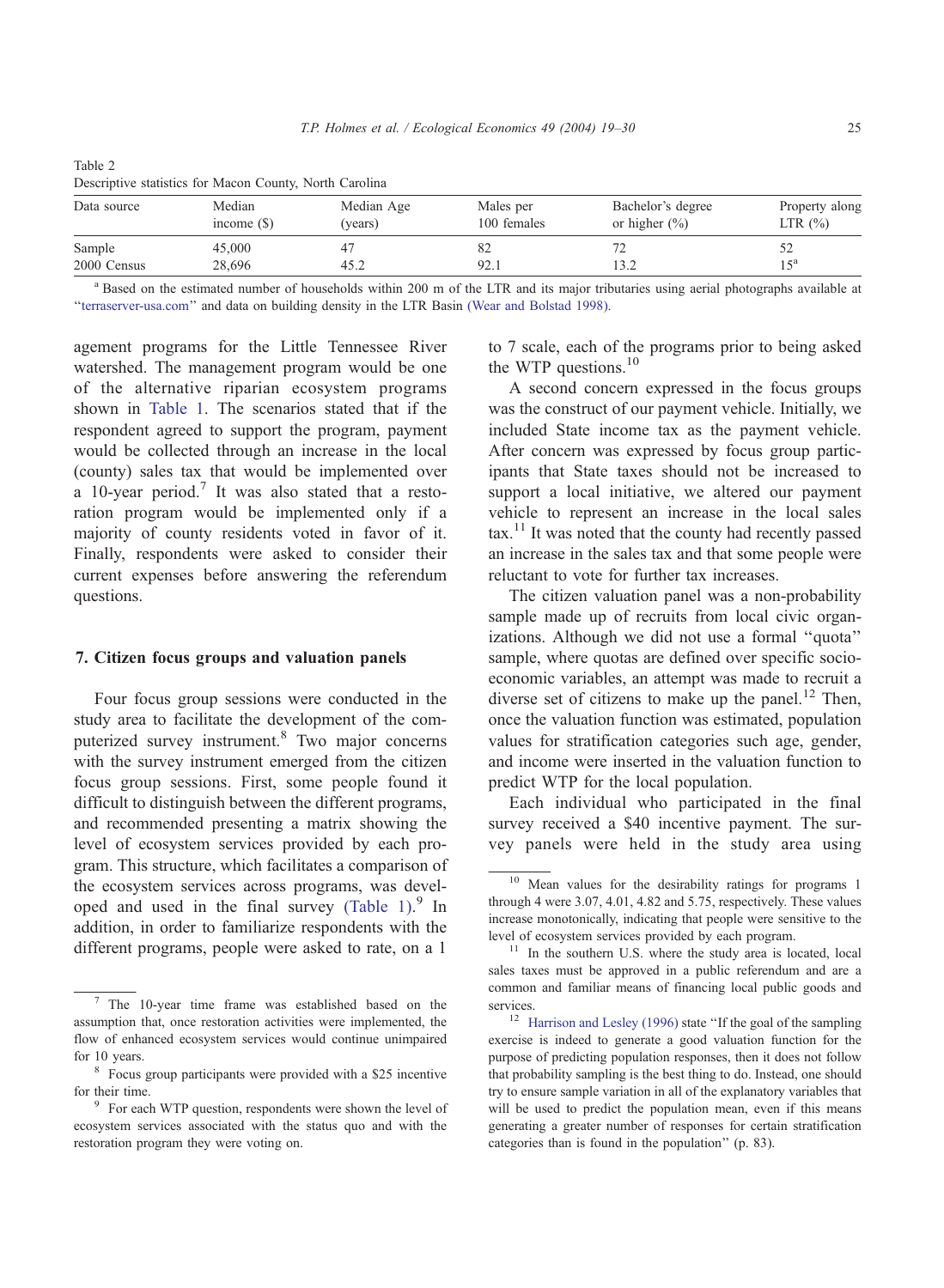computer labs at Franklin High School and Southwestern College. Ninety-six people completed the computerized interviews (this represents about 0.7% of the households in the County). A comparison of socio-economic characteristics of the sample and the County (based on the 2000 Census) showed that the income and education of the sample were higher than the values for the population [\(Table 2\).](#page-6-0) This result is not uncommon for probability samples. It was found that the age and gender characteristics of our sample were quite close to the population values. Finally, our sample included a larger proportion of people who owned property along the LTR than occurs in the general population.

#### 8. Statistical analysis

Binary responses to the referendum questions were analyzed using a random utility model. For each of the different programs shown in [Table 1,](#page-5-0) respondents (i) were asked if they would vote to support the LTR watershed program at the stated bid amount. The probability of voting YES can be expressed as

$$
Pr[v(z^j, y - t_j) + \varepsilon_{ij} \ge v(z^0, y) + \varepsilon_{i0}]
$$
\n(1)

where v is indirect utility,  $z^j$  is a vector of ecosystem services for program j,  $z^0$  is a vector of ecosystem services for the status quo,  $y$  is income,  $t_i$  is the tax payment for program  $j$  and  $\varepsilon$  is a random error term. Eq. (1) can be re-written as:

$$
Pr[\Delta v \ge \varepsilon_{i0} - \varepsilon_{ij}] = Pr[\Delta v \ge \eta]. \tag{2}
$$

If it is assumed that  $\eta$  is normally distributed, Eq. (2) can be estimated using a probit model.

It is popular in the valuation literature to specify the WTP function as lognormally distributed. Similar to [Bishop and Heberlein \(1979\),](#page-11-0) we used a logarithmic transformation of the bid amount in our statistical model. This model, which constrains WTP to be nonnegative, can be shown to provide a utility-theoretic estimate of WTP [\(Hanemann and Kanninen 1999\).](#page-11-0) If the random component of utility  $\varepsilon$  is randomly distributed, and if  $\eta$  and WTP are lognormal, then the probability of a YES vote is

$$
Pr[vote yes] = \Phi(\alpha - \mu ln(bid))
$$
\n(3)

where  $\Phi$  is the normal cumulative distribution function,  $\mu$  is the parameter estimate on the log-bid amount and  $\alpha$  is either the estimated constant (if no other explanatory variables are included in the equation) or the ''grand'' constant, which is computed as the sum of the estimated constant plus the product of the other explanatory variables times their mean values.

[Hanemann \(1984\)](#page-11-0) advocated the use of median WTP as a measure of economic welfare. While the mean WTP has been shown to be very sensitive to small changes in the right tail of the WTP distribution, the median is much more robust to these effects. $13$  In addition, median WTP indicates the amount at which 50% of the sample would vote for a particular referendum. This is in keeping with our survey structure, where we reminded people that the conditions of a referendum would only take effect if at least one-half of the population voted in favor of it. Consequently, we use the median as a conservative estimate of WTP. As shown by [Hanemann and Kan](#page-11-0)ninen (1999) median WTP can be computed from the parameter estimates in Eq (3):

$$
WTPmedian = exp\left(\frac{\alpha}{\mu}\right).
$$
 (4)

By including socio-economic characteristics in the model specification, WTP values for the sample can be estimated using sample means to compute the grand constant  $\alpha$  in Eq. (4). Alternatively, WTP values for the population can be estimated by computing the grand mean using population values.

Ecosystem services may be a non-linear function of the scale of restoration activities (MILES). Thus, in order to estimate the response of WTP to changes in restoration scale, a quadratic form was used ( $\text{MILES}^2$ ). Once the response surface is estimated, WTP for varying degrees of restoration can be computed. This is accomplished by adjusting the term representing the product of the parameter estimates on MILES and

One concern in dichotomous choice CV studies has been the presence of ''fat tails'' in the WTP distribution. This effect might be due to the propensity for some respondents to answer YES to a WTP question irrespective of the price. The identification of yeasaying in dichotomous choice CV typically relies on split-samples [\(Holmes and Kramer 1995\).](#page-11-0) Use of median, rather than mean, WTP acts to obviate this potential problem.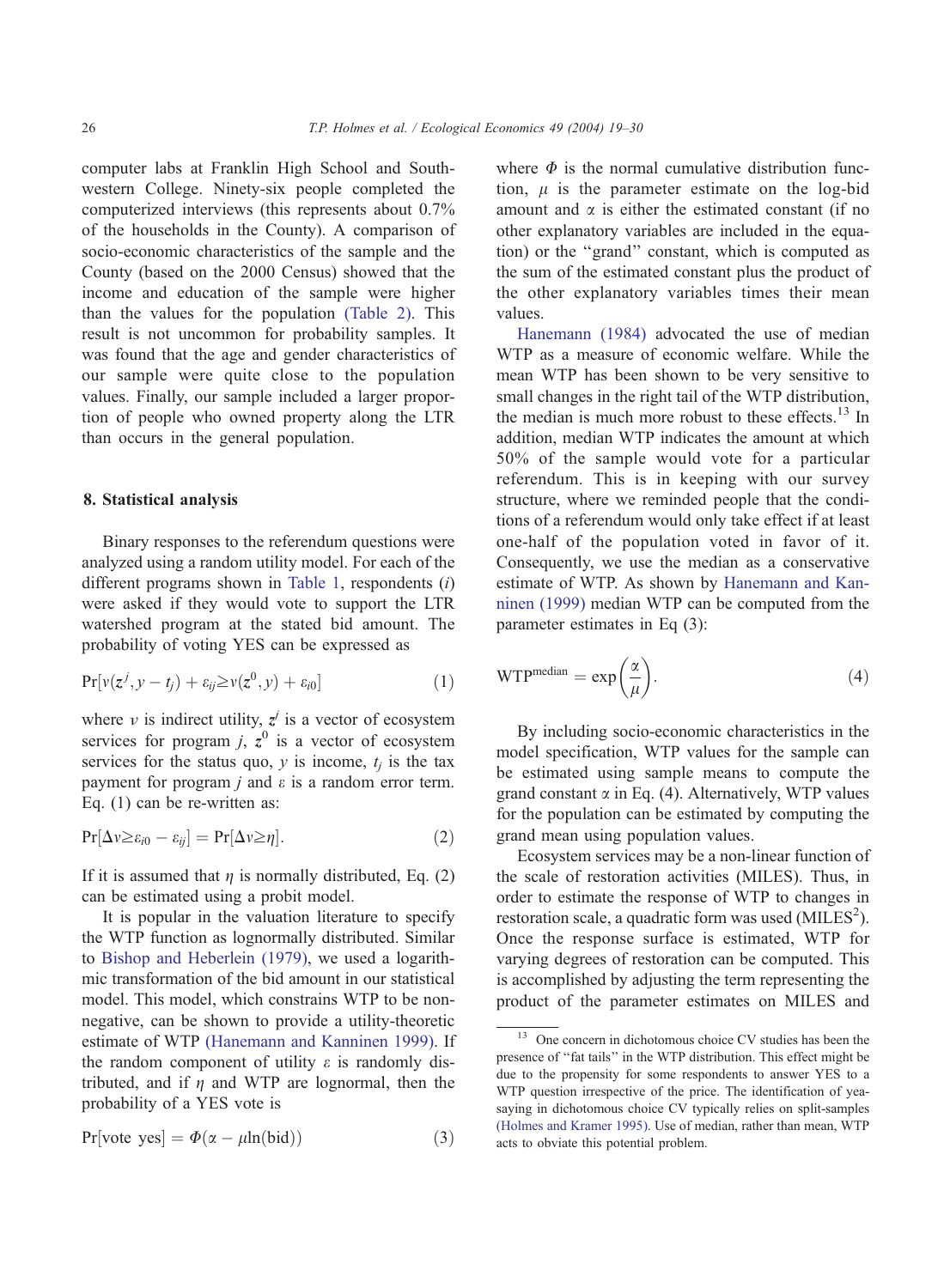$MILES<sup>2</sup>$  and the number of miles restored in the computation of the grand constant.

The iterative sequence of valuation questions used in our survey design suggested the use of a panel model to conduct the analysis. In particular, an errorcomponents model was used to control for individual effects that might persist across iterations of the experiment and which contribute to the overall variance in responses. In an error-components model, the error term is comprised of a permanent component  $\alpha_i$ that captures idiosyncratic behavior of the individual  $i$ , and a transitory random shock  $v_{ii}$  [\(Hsiao 1986\):](#page-11-0)

$$
\varepsilon_{ij} = \alpha_i + v_{ij} \tag{5}
$$

The idea behind Eq. (5) is that two identical individuals may differ systematically in their propensity to choose identical policy options due to idiosyncratic preferences. If the parameter  $\alpha$  is treated as randomly distributed across the population, a random effects model can be estimated [\(Greene 2000\).](#page-11-0) In this model, an idiosyncratic component in the error term introduces autocorrelation in the responses. The correlation coefficient  $\rho$  is equal to the ratio of the variance of the permanent component to overall variance:

$$
\rho = \frac{\sigma_{\alpha}^2}{\sigma_{v}^2 + \sigma_{\alpha}^2} \tag{6}
$$

where, in dichotomous choice models, it is typically assumed that  $\sigma_v^2 = 1$ . Thus, the value of  $\rho$  increases as the variance of the idiosyncratic component increases relative to the variance of the random component.

#### 9. Statistical results

Standard and random effects versions of the statistical model were estimated (Table 3). A likelihood ratio test showed that the random effects model was statistically superior to the standard probit model ( $\chi^2$ ) statistic = 58.41, significant at  $> 0.01$  level). The correlation coefficient  $(\rho)$  in the random effects model was significantly different than zero at greater than the 0.01 level and the magnitude of  $\rho$  suggests that preferences among respondents were heterogeneous after controlling for the effects of the explanatory variables.

| г<br>. .<br>. .<br>۰,<br>M.<br>۰, | ł |
|-----------------------------------|---|
|-----------------------------------|---|

Parameter estimates from simple and random effects probit models of willingness to pay for local riparian restoration

| Variables          | Standard probit     | Random effects probit |
|--------------------|---------------------|-----------------------|
| Constant           | $-1.982(1.444)$     | $-3.135(3.774)$       |
| ln(Bid)            | $-0.199***$ (0.054) | $-0.539***(0.150)$    |
| MILES              | $-0.283***(0.107)$  | $-0.454***(0.171)$    |
| $\mathrm{MILES}^2$ | $0.060***$ (0.017)  | $0.098***$ (0.027)    |
| ln(Income)         | 0.178(0.124)        | 0.322(0.324)          |
| Female             | 0.077(0.149)        | 0.031(0.395)          |
| Age                | $0.011*$ (0.006)    | 0.021(0.016)          |
| College            | $0.402**$           | 0.624(0.482)          |
| Property           | $-0.591***(0.145)$  | $-1.063***(0.385)$    |
| $\rho$             |                     | $0.641***(0.087)$     |
| log Likelihood     | $-229.396$          | $-200.192$            |
| McFadden $R^2$     | 0.11                | 0.22                  |
| Observations       | 384                 | 384                   |
|                    |                     |                       |

Standard errors in parentheses.

\* Significance at the 0.10 level.

\*\* Significance at the 0.05 level.

\*\*\* Significance at the 0.01 level.

The sales tax parameter ln(BID) was negative and significant at the 0.01 level in both regression models. As anticipated, an increase in the sales tax amount decreased the probability of voting YES for riparian restoration. In the standard probit model, whether or not the respondent had a COLLEGE degree was positive and significant at the 0.02 level, AGE of the respondent was positive and significant at the 0.07 level, and log(INCOME) was positive and significant at the 0.15 level in explaining variation in the referenda votes. The statistical significance of these variables decreased in the random effects model.

The parameter estimate on the variable indicating whether or not respondents owned PROPERTY along the LTR or its tributaries was negative and significant at the 0.01 level in both model specifications. This result may reflect actual or anticipated expenditures for riparian restoration by people living along the LTR or its tributaries, or opportunity costs associated with land use restrictions in riparian buffers. Because restoration costs accrue to people participating in restoration programs, their WTP for new programs via higher sales taxes would presumably be less than WTP by people not facing those expenditures.

The scale of restoration, as measured by linear and quadratic terms describing MILES of restoration, was found to be statistically significant at the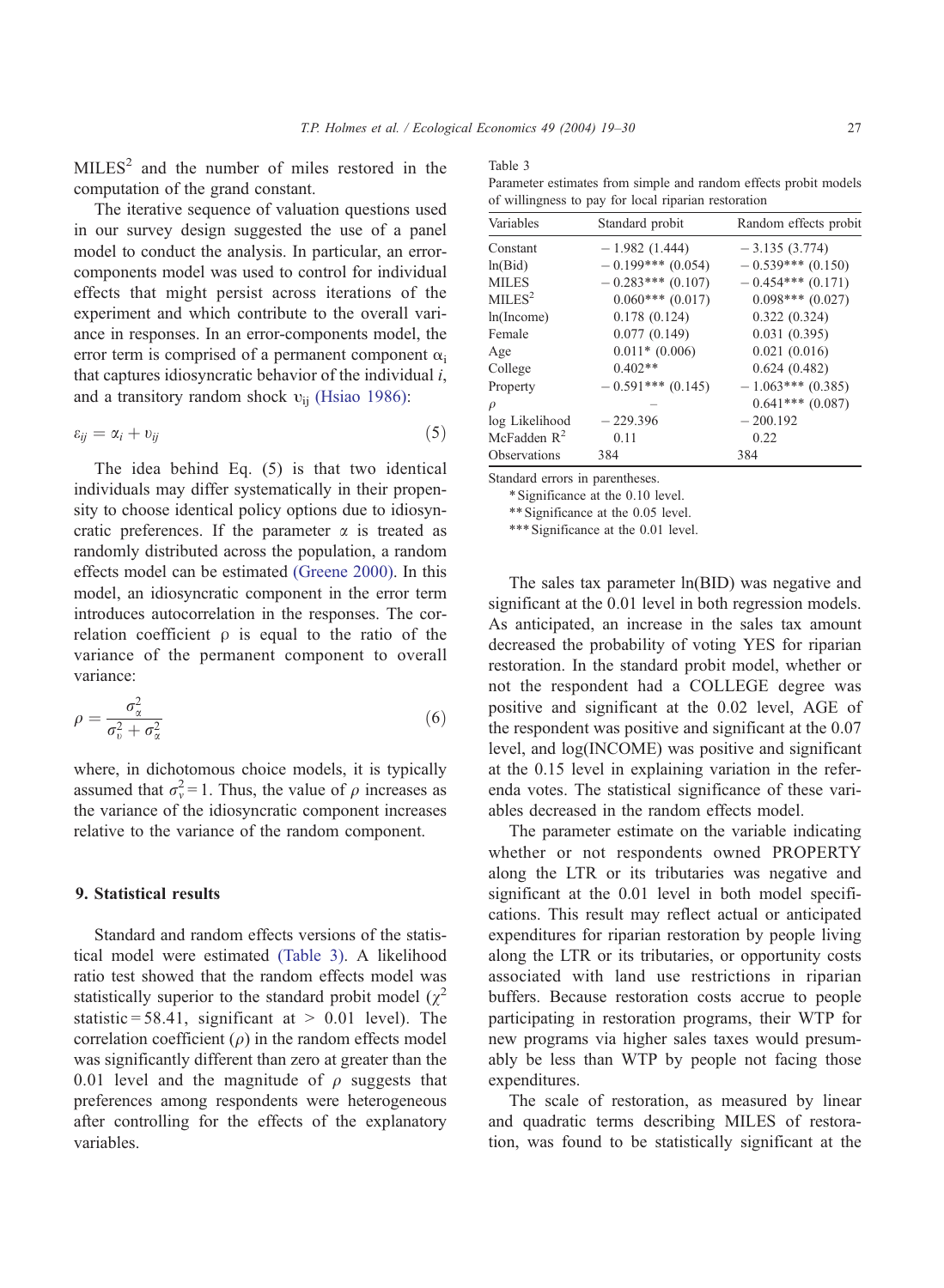0.01 level in both regression models. The WTP response surface, as a function of the scale of restoration, was therefore non-linear (Table 4). Respondents to our survey demonstrated a positive WTP amount for the implementation of Best Management Practices along tributaries to the LTR. A downward shift in WTP was observed for the program that would restore 2 additional miles of river (in addition to the BMP program). This finding is consistent with comments in the focus groups of some people who declared they favored total restoration of the watershed and disliked the idea of piecemeal, partial restoration. A small marginal increase in benefits was observed for the 4 mile restoration program. Notably, a very large increase in marginal benefits was observed for the 6-mile (total) restoration program, and suggests that riparian restoration projects are super-additive in valuation.<sup>14</sup>

# 10. Comparing benefits and costs of riparian ecosystem restoration

Annual median WTP values were estimated using the values for the socio-economic variables computed from our sample and using the population values for Macon County as reported in the 2000 Census (Table 4). In both statistical models, WTP values estimated using Census data were less than WTP values estimated using sample means. Population adjusted valuation functions derived from the statistically superior random effects model were used to compare ecosystem restoration benefits and costs.

Using the estimates reported in Table 4, present values for a 10-year stream of annual benefits were

|--|--|--|--|

Annual economic benefits (median WTP), calculated at sample and population means, for riparian restoration in the Little Tennessee River watershed

| Model used<br>for calculation/<br>benefit<br>category | Partial<br>program<br>(BMP)<br>only) [\$] | Partial<br>program<br>$(BMP + 2)$<br>miles) [\$] | Partial<br>program<br>$(BMP + 4)$<br>miles) [\$] | Full<br>program<br>$(BMP + 6)$<br>miles) [\$] |
|-------------------------------------------------------|-------------------------------------------|--------------------------------------------------|--------------------------------------------------|-----------------------------------------------|
| Probit                                                |                                           |                                                  |                                                  |                                               |
| Per household<br>benefits.<br>sample means            | 5.66                                      | 1.09                                             | 2.30                                             | 53.76                                         |
| Per household<br>benefits,<br>population<br>means     | 3.62                                      | 0.69                                             | 1.47                                             | 34.34                                         |
| County benefits,<br>sample means                      | 72,608                                    | 13,954                                           | 29,551                                           | 689,652                                       |
| County benefits,<br>population<br>means               | 46,375                                    | 8912                                             | 18,875                                           | 440,486                                       |
| Random effects probit                                 |                                           |                                                  |                                                  |                                               |
| Per household<br>benefits.<br>sample<br>means         | 8.97                                      | 3.48                                             | 5.73                                             | 40.89                                         |
| Per household<br>benefits,<br>population<br>means     | 6.91                                      | 2.68                                             | 4.42                                             | 27.26                                         |
| County benefits,<br>sample means                      | 115,092                                   | 44,672                                           | 73,539                                           | 524,559                                       |
| County benefits,<br>population<br>means               | 88,659                                    | 34,412                                           | 56,649                                           | 349,705                                       |

computed.<sup>15</sup> The present value of public benefits generated by full restoration (BMPs plus 6 miles of riparian restoration) was estimated to be \$2,835,373. This is equivalent to benefits of \$89.50/ft (\$472,560/ mile) of restoration, or a benefit/cost ratio of 15.65 (recall that the public cost associated with a representative mix of activities was estimated to be \$5.72/ ft). The present value of benefits generated by BMPs plus 2 miles (or 4 miles) of restoration was estimated to be \$243,732 (or \$401,645). This translates into benefits of \$23.08/ft of restoration (or \$19.02/ft of

<sup>&</sup>lt;sup>14</sup> The proportions of people voting for programs 1 through 4 were 0.28, 0.34, 0.28, and 0.55, respectively. Note that the proportion of people voting for the 6-mile restoration program (0.55) was nearly double the proportion voting for the 4-mile restoration program (0.28). If benefits were linear in the level of ecosystem services, WTP should double between the 4-mile and 6 mile programs (see footnote 5). However, as is shown in (Table 4), per household WTP more than doubles—a result that is consistent with super-additivity. For example, household WTP computed using the statistically superior random effects probit model, and using population (rather than sample) means, increases from \$4.42 to \$27.26—approximately a 6-fold increase. Thus, WTP is superadditive in both miles of restoration and in ecosystem services.

Recall that people were asked to vote on programs that would increase local sales tax by a given amount for the next 10 years. The discount rate used in the calculations was 0.05.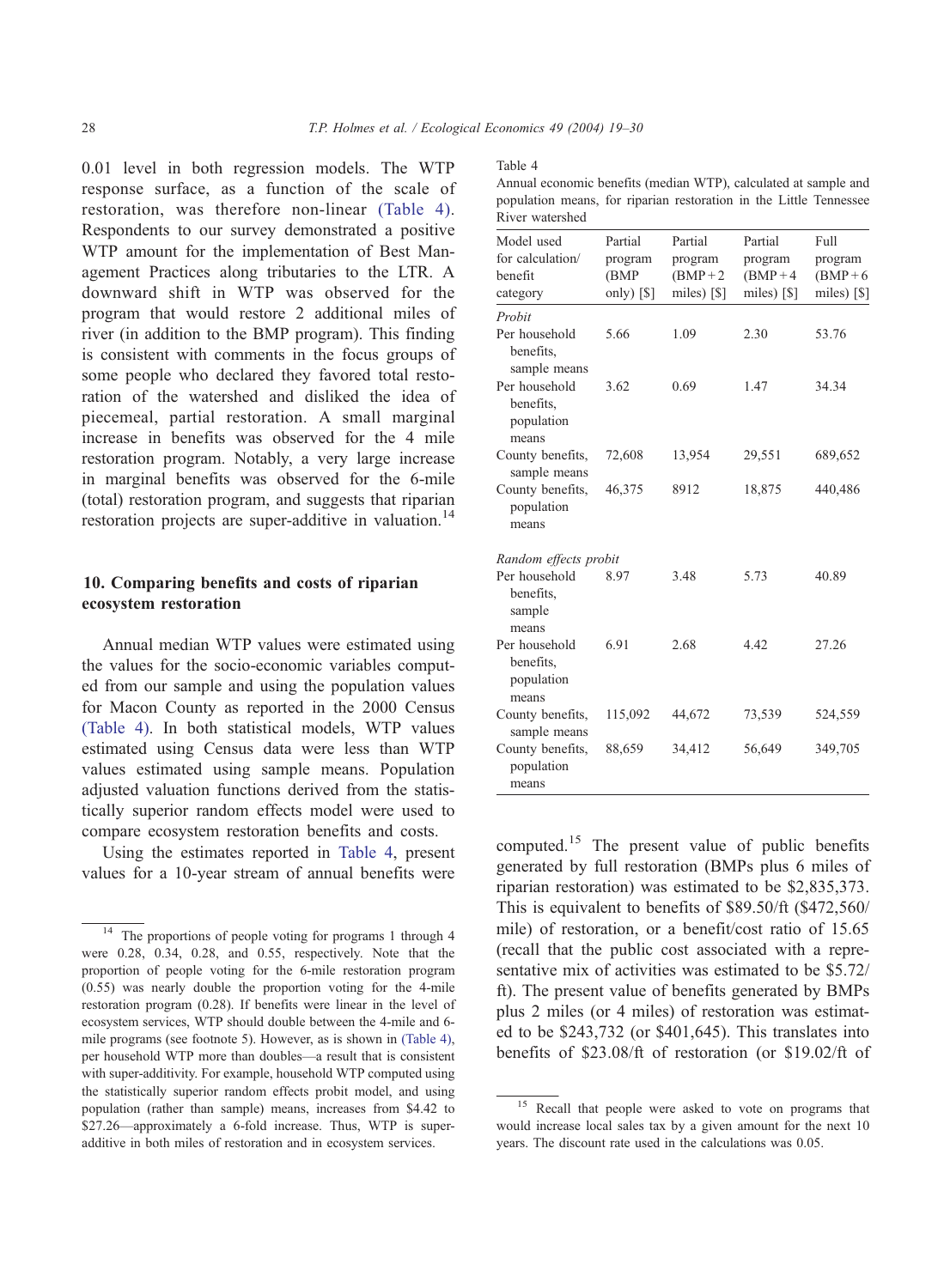restoration), leading to benefit/cost ratios of 4.03 and 3.33, respectively.

The range of benefit/cost ratios in our study, 3.33 –15.65, spans the estimate of 5.22 reported by [Loomis et al. \(2000\)](#page-11-0) for restoring a 45-mile section of the Platte River. Although the household benefits of restoring the Platte River (\$252/household/year) were larger than the household benefits of restoring the Little Tennessee River, the household benefits per mile were quite similar (\$5.60/household/mile for Platte River restoration vs. \$4.54/household/mile for full restoration of the LTR). The relatively high benefit/cost ratio estimated for full restoration of the LTR relative to the Platte River, therefore, appears to be due to the fact that the public share of restoration costs per mile were considerably lower for the LTR (\$30,202/mile) relative to the Platte River  $(\$298,444/mile).^{16}$ 

## 11. Conclusions

Scale is an important factor in conducting benefit/ cost analyses of ecosystem restoration projects. In this study, respondents were willing to pay a premium for total restoration of the LTR ecosystem relative to more modest restoration levels, and the benefits of ecosystem restoration were super-additive in the sense that the value of total restoration was greater than the sum of benefits measured for partial restoration programs. In turn, this result showed a strong preference for programs that fully restored the level of ecosystem services.

Of particular interest, it was found that the benefits of partial restoration projects exceeded their costs. Thus, the philosophy held by some stream ecologists that partial restoration should proceed with available funds even if funding is not available for total restoration proved to be economically feasible in this case. This result is partially due to the relatively low costs associated with ecosystem restoration in this watershed.

Future research on the economics of ecosystem restoration is clearly needed. Among the greatest challenges facing ecological economists is the ability to discern and articulate the linkages between ecosystem science and the things that people value. In this study, a carefully developed characterization of a set of ecosystem services was developed, and ecosystem services were linked with the scale of restoration. Although this procedure facilitated the survey respondents' understanding of the issues, much remains to be done to improve methods for communicating complex ecological dynamics in the context of economic valuation studies.

Although the results here showed that respondents were sensitive to the (internal) scale of ecosystem restoration in a sequence of valuation questions, more rigorous (external) scale tests could be conducted by eliciting and comparing WTP values for different subsets of respondents faced with restoration choices at different spatial scales. In addition, it would be useful to investigate how WTP is affected by the number of restoration programs. Because the research reported here was based on restoration projects for a single watershed, it is not clear how the value of restoring a particular watershed might be influenced by the restoration of other ecosystems. It is possible that different ecosystems are valued as complements or substitutes, although very little is known about value interactions in ecosystem studies.<sup>17</sup>

Finally, human populations living in many different and diverse watersheds may benefit from riparian restoration activities. Future research needs to be conducted to discern within which watershed restoration activities could be justified using a benefit/cost criterion and what scale of restoration provides the greatest net social benefits.

## Acknowledgements

This research was made possible by joint funds provided by the US Environmental Protection Agency, the USDA Forest Service Southern Appalachian Ecosystem Management Project, and the Georgia Agricultural Experiment Station. The authors would like to acknowledge the support and advice provided

<sup>16</sup> The major restoration cost on the Platte River was the potential purchase of conservation reserve program farmland easements.

<sup>17</sup> For example, [Hailu et al. \(2000\)](#page-11-0) found that multiple programs for protecting old-growth forests, prairie grasslands and mountain streams were perceived as complements by respondents.